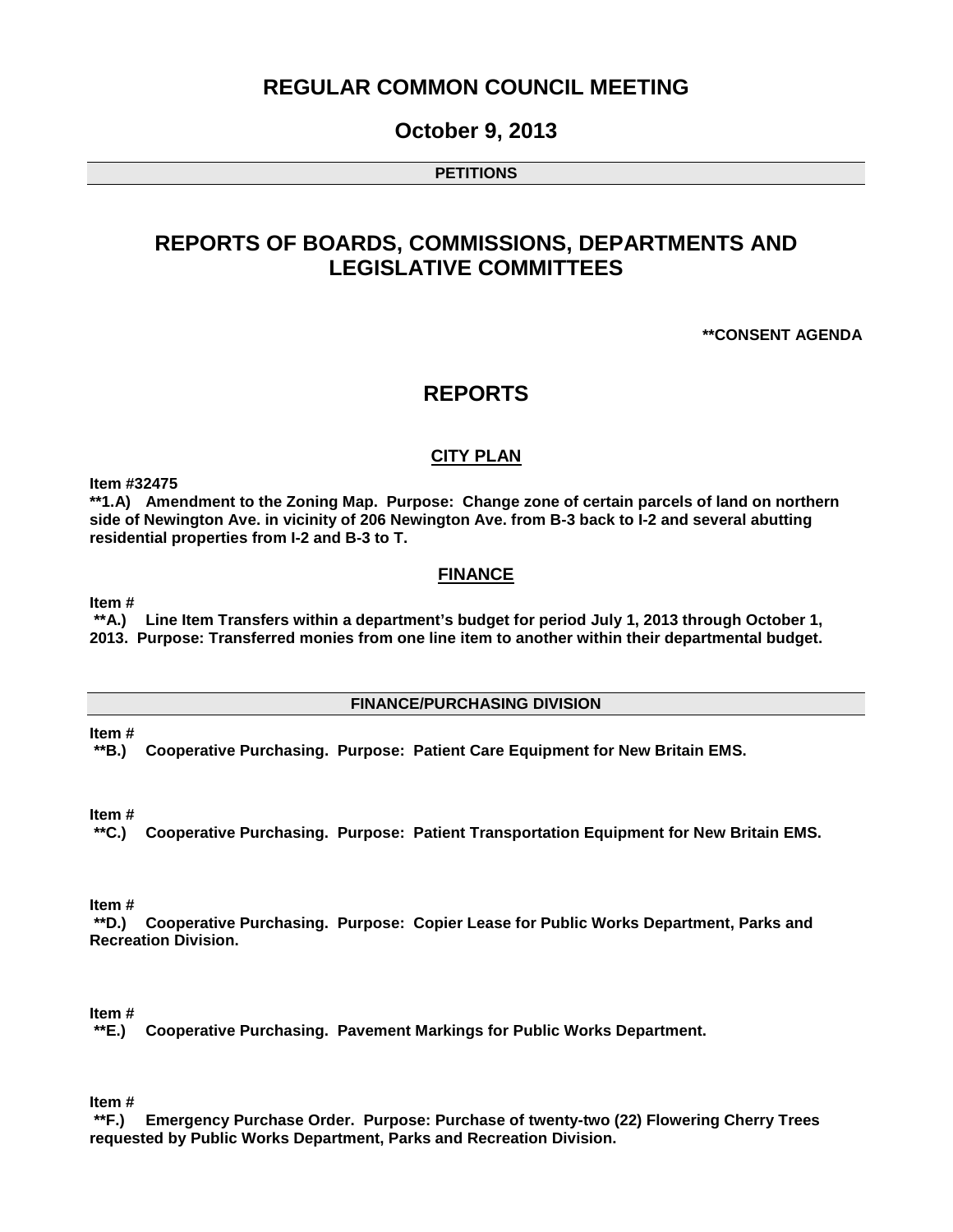#### **Item #**

**\*\*G.) Emergency Purchase Order. Purpose: Traffic Signal Equipment Replacement and Repairs at Main, Arch, and Walnut St. intersections requested by Public Works Department.** 

#### **Item #**

**\*\*H.) Public Bid No. 3746. Purpose: New one (1) Ton 4x4 Heavy Pickup Truck for Fire Department.** 

# **Item #**

**\*\*I.) Public Bid No. 3745. Purpose: Whigville Dam Concrete Repairs for Public Works Department, Utilities Division.** 

#### **Item #**

**\*\*J.) Public Bid No. 3738. Purpose: Purchase of Sand for Snow and Ice Control for Public Works Department.**

**Item #**

**\*\*K.) Public Bid No. 3748. Purpose: On-Call Utility Contractor – 2013 and 2014 for Public Works Department, Utilities Division.**

#### **Item #**

**\*\*L.) Cooperative Purchasing. Purpose: Radio Equipment for New Britain EMS.**

#### **COMMITTEE ON ADMINISTRATION, FINANCE AND LAW**

#### **Item #32472**

**\*\*M.) Amend Section 2-22 of the Code of Ordinances. Purpose: Allow public participation during any regularly scheduled meeting and/or special meeting of the Common Council.** 

# **RESOLUTIONS BACK FROM COMMITTEE**

#### **Item #32472**

**1.) Amend Section 2-22 of the Code of Ordinances. Purpose: Allow public participation during any regularly scheduled meeting and/or special meeting of the Common Council. C. Carlozzi, Jr., W. Pabon** 

# **NEW RESOLUTIONS**

#### **Item #**

**2.) Design Services from Milone & MacBroom, Inc. Purpose: Design of the Arch Street Streetscape Improvements. T. Collins, E. Magnuszewski, C. Carlozzi, Jr., W. Pabon, E. Sanchez**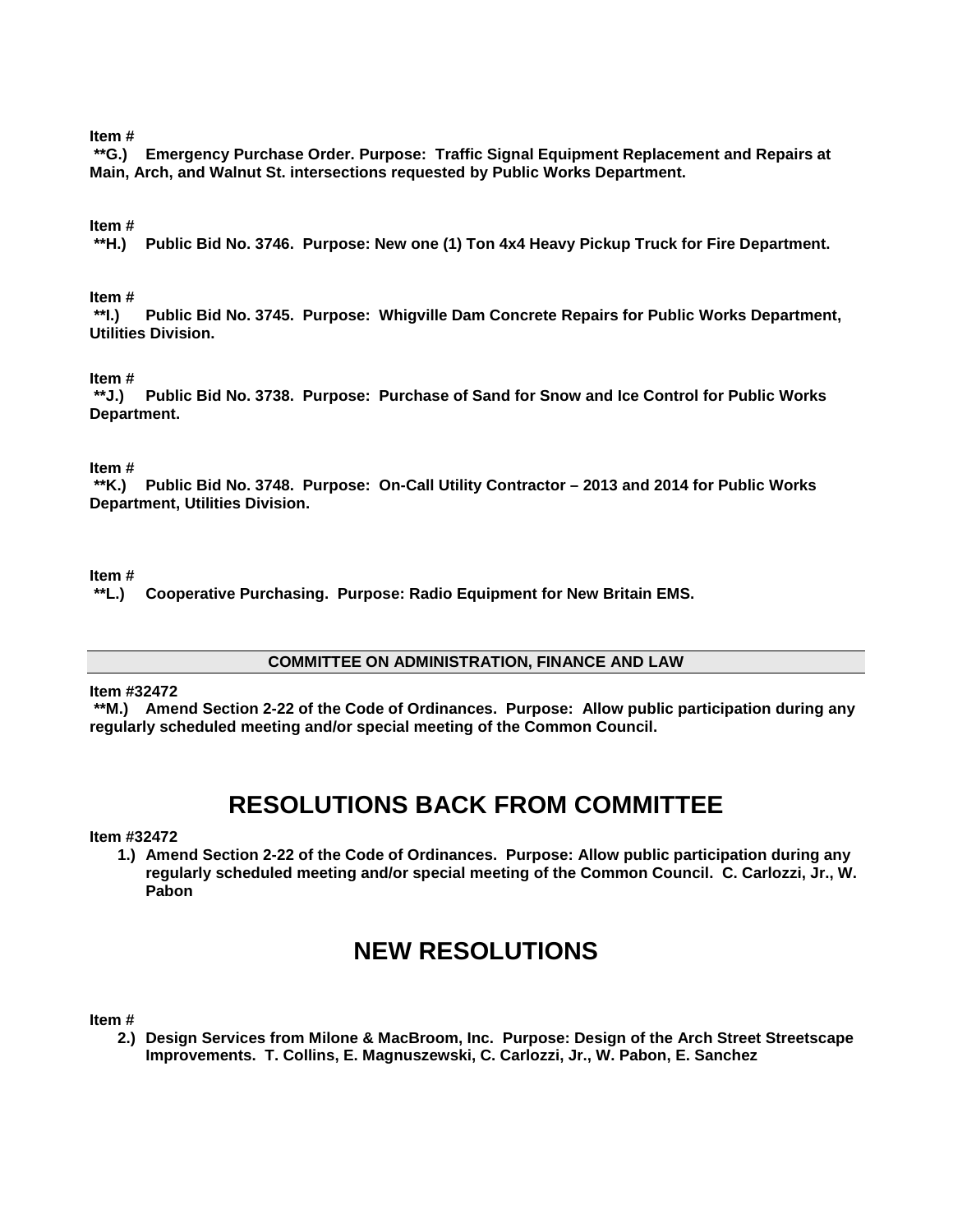#### **Item #**

**3.) Emergency Management Performance Grant payment. Purpose: Accept EMPG program conditions for Federal Fiscal Year 2014 beginning October 1, 2013. S. Bielinski, E. Magnuszewski, R. Centeno** 

#### **Item #**

**4.) Budget Transfer – Crossing Guards. Purpose: Increase of \$1.00 per day. M. Trueworthy, A. Platosz**

#### **Item #**

**5.) Budget Transfer – Veteran's Day and Memorial Day. Purpose: Veteran's Day wreathes at 13 monument parks. M. Trueworthy**

#### **Item #**

**6.) Installation of Portrait in Common Council Chambers. Purpose: Honor of Connie W. Collins. T. Collins, M. Trueworthy** 

#### **Item #**

7.) **New Britain's Regional Organization. M. Trueworthy**